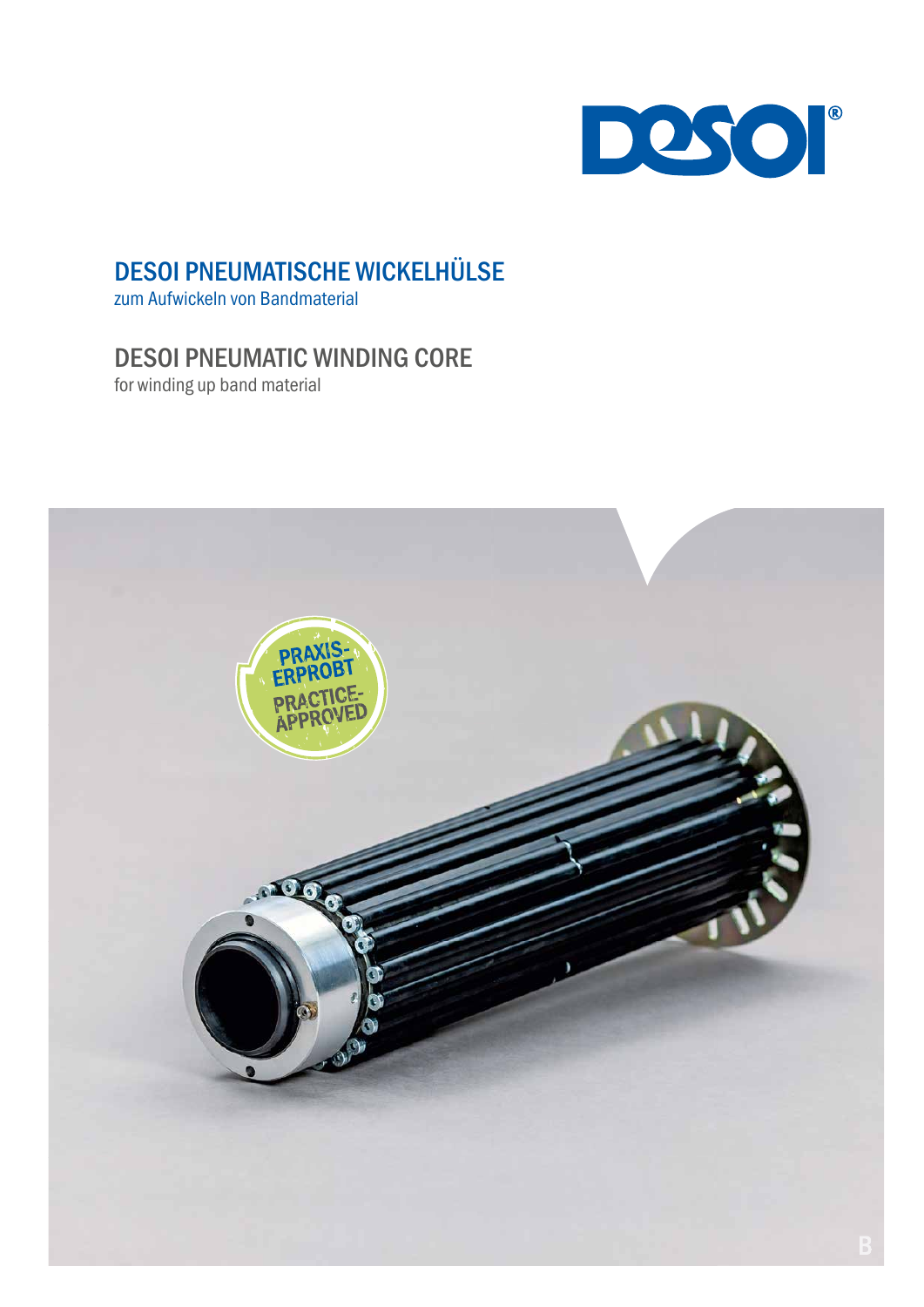### DESOI Pneumatische Wickelhülse | DESOI Pneumatic Winding Core

#### Beschreibung

Die DESOI Pneumatische Wickelhülse liefert Wickelballen, die sortenrein als wertvoller Rohstoff in den Recyclingkreislauf eingebracht werden können und volumenverringernd zusammenpressbar sind. Die speziell entwickelte Haltetechnik ermöglicht das Aufwickeln und Abnehmen der Wickelballen ohne zusätzliche Papp- oder Kunststoffhülsen. Nach dem Abnehmen der Ballen ist die DESOI Pneumatische Wickelhülse sofort wieder einsatzbereit.

#### Einsatzbereiche

- Etikettendruckmaschinen
- Flexodruckmaschinen
- Rotationsstanzmaschinen
- Inspektions- und Aufwickelmaschinen
- Kundenspezifische Lösungen

#### Description

The DESOI Pneumatic Winding Core makes rolls of one material only that can be recycled as a valuable raw material and pressed to reduce volume. The specially designed holding technique allows the winding and removing of the rolls without additional cardboard or plastic cores. After having removed the roll, the DESOI Pneumatic Winding Core is immediately ready for use again.

#### Range of application

- Label presses
- Flexographic printing presses
- Rotary die cutters
- Inspection and winding machines
- Customer-specific solutions



#### Vorteile

- Sortenreine Wickelballen (recycelbar, kein Verbrennen)
- Verringerung des Abfallvolumens
- Einsparung der Kosten für zusätzliche Hülsen
- Nachrüstbar auf vorhandene Maschinen

#### Advantages

- Sorted rolls (recyclable, no combustion)
- Reduction of the waste volume
- No costs for additional cores
- Usable on existing machines





| Wickelbreite (A)<br>Winding width (A) | Länge Wickelkörper (B)<br>Winding body (B) | Gesamtlänge (C)<br>Total length (C) | $\emptyset$ drucklos (D)<br>$Ø$ unpressurised (D) | max. Ø aufgebläht (E)<br>max. $\emptyset$ inflated (E) | Nr.   No.  |
|---------------------------------------|--------------------------------------------|-------------------------------------|---------------------------------------------------|--------------------------------------------------------|------------|
| ca. 180 mm (7")                       | 295 mm                                     | 334 mm                              | 145 mm                                            | 195 mm                                                 | 500-05-244 |
| ca. 180 mm (7")                       | 295 mm                                     | 368 mm                              | 145 mm                                            | $195 \text{ mm}$                                       | 500-05-108 |
| ca. 260 mm (10")                      | 375 mm                                     | 448 mm                              | 145 mm                                            | 195 mm                                                 | 500-04-971 |
| ca. 410 mm (16")                      | 525 mm                                     | 598 mm                              | 145 mm                                            | $195 \text{ mm}$                                       | 500-02-322 |
| ca. 510 mm (20")                      | 625 mm                                     | 698 mm                              | 145 mm                                            | 195 mm                                                 | 500-05-110 |



| Zubehör   Accessories                                                                                                                                                          |  |  |  |
|--------------------------------------------------------------------------------------------------------------------------------------------------------------------------------|--|--|--|
| PE-Schlauchfolie, 250 x 0,10 mm, transparent, 250-m-Rolle   PE Tubular film, 250 x 0,10 mm, transparent, reel with 250 m                                                       |  |  |  |
| PE-Schlauchfolie, 300 x 0,10 mm, transparent, 250-m-Rolle   PE Tubular film, 300 x 0,10 mm, transparent, reel with 250 m                                                       |  |  |  |
| [Füllpistole mit gummierter Düse (Achtung: Max. Fülldruck auf 3 bar begrenzen!)   Filling gun with rubberised nozzle (Attention: Limit the maximum filling pressure to 3 bar!) |  |  |  |
| Füllpistole mit gummierter Düse und Druckregler 0,1 – 3,5 bar   Filling gun with rubberised nozzle and pressure controller 0.1 – 3.5 bar                                       |  |  |  |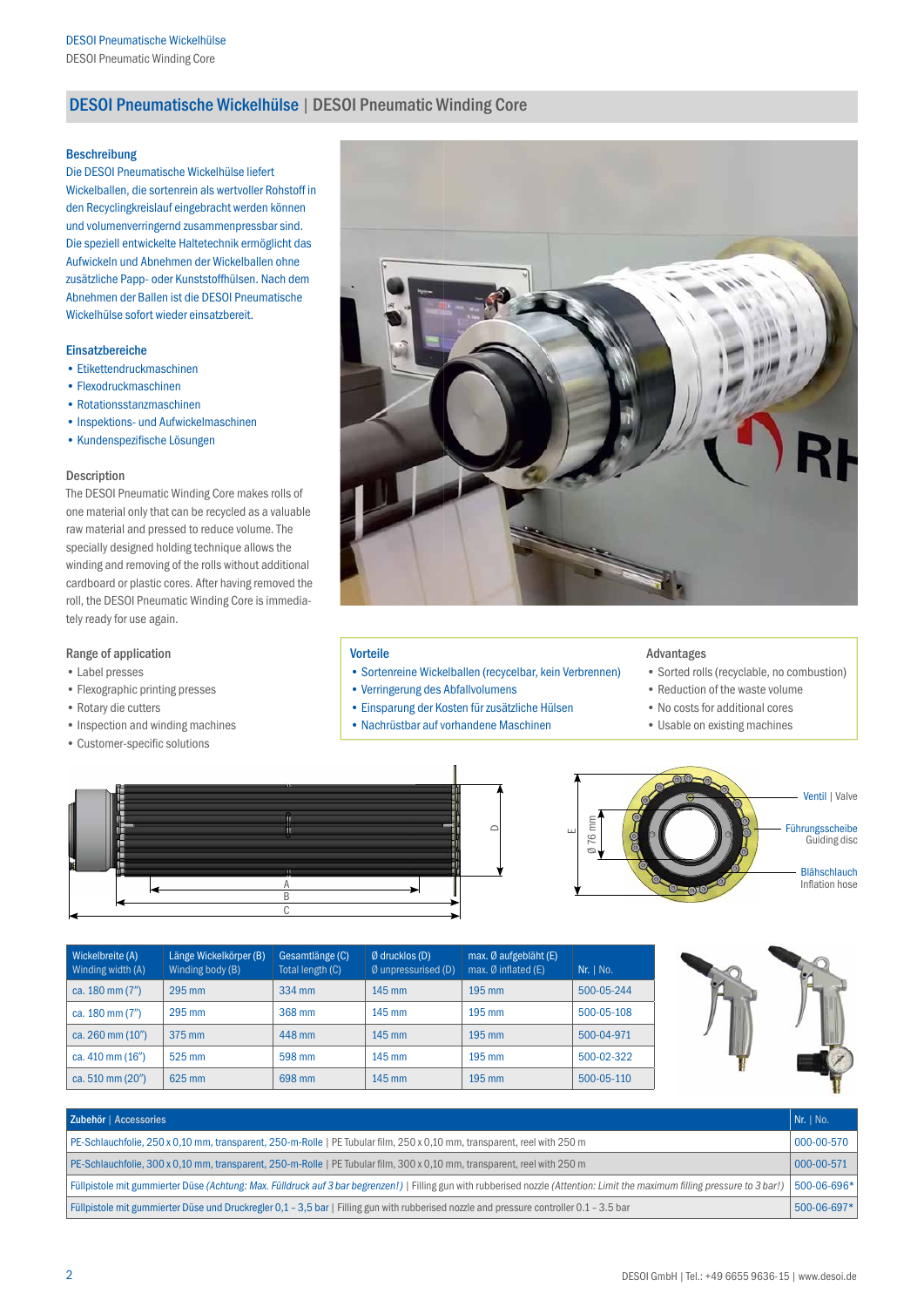



#### ¶ Hinweis<sup>|</sup> Information

Das Aufziehen der Schlauchfolie ist nur erforderlich, wenn das Bandmaterial mit der DESOI Pneumatischen Wickelhülse verkleben könnte.

The application of tubular film is required only if the band material may stick to the DESOI Pneumatic Winding Core.



#### ¢ Detail <sup>|</sup>Detail

Füllpistole mit gummierter Düse\* auf das Ventil an der Stirnseite setzen Place the filling gun with rubberised nozzle\* on the valve on the front side.